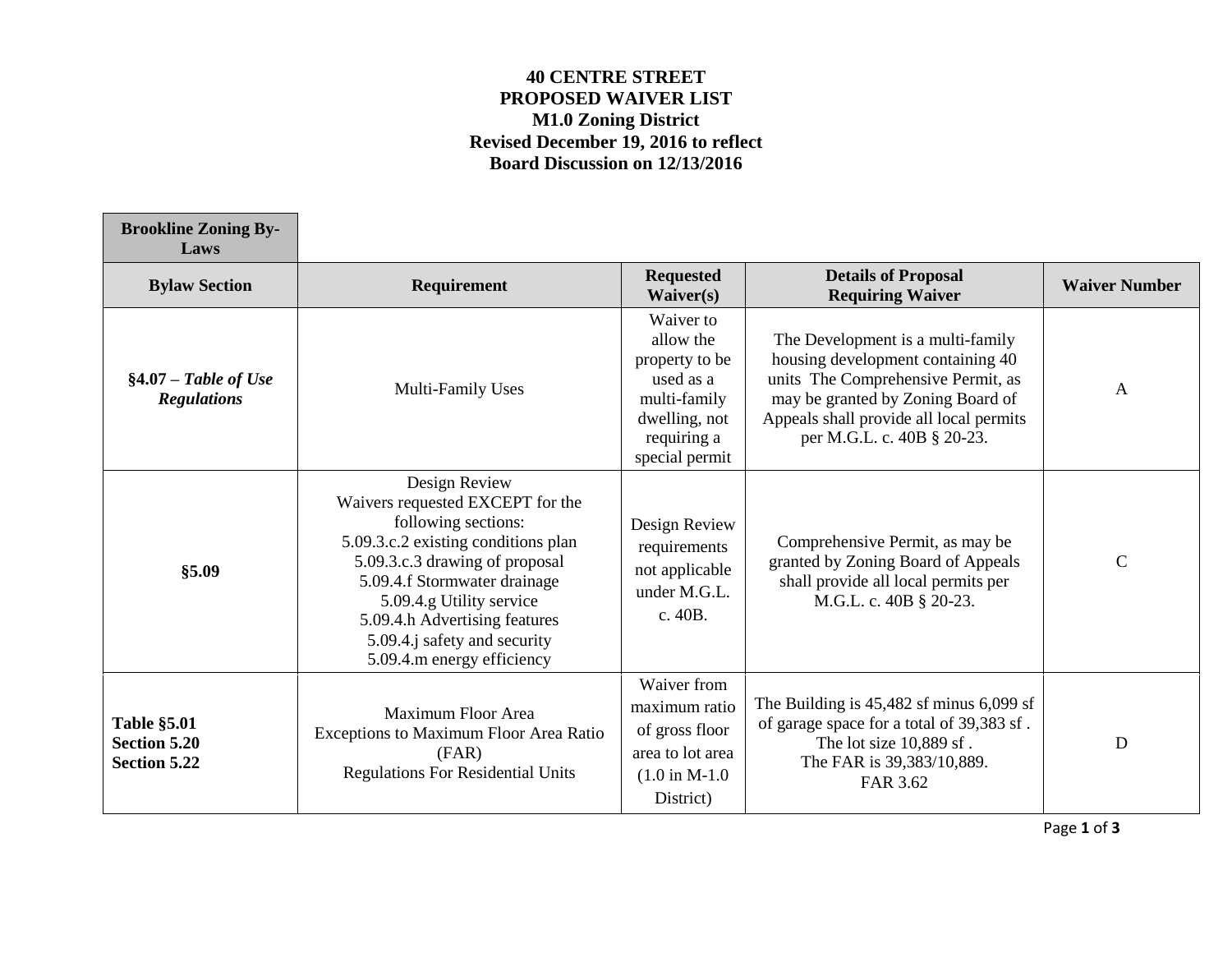| <b>Table §5.01</b><br><b>Section 5.30</b><br><b>Section 5.31</b> | Maximum Height of Buildings     | Waiver from<br>maximum<br>building height<br>limitations<br>$(40'$ in M-<br>1.0District) | Using Method 5.30A.<br>The midpoint of the street frontage is<br>67.52<br>Base level of the Building 68.52<br>Actual building height of the will be<br>67'4" feet at its maximum measured by<br>midpoint of street frontage. | E                                                           |
|------------------------------------------------------------------|---------------------------------|------------------------------------------------------------------------------------------|------------------------------------------------------------------------------------------------------------------------------------------------------------------------------------------------------------------------------|-------------------------------------------------------------|
| <b>Table 5.01</b><br><b>Section 5.60</b>                         | Minimum Side Yard               | Waiver from<br>$10^{\circ}$ +L/10 <sup><math>\circ</math></sup><br>(24)                  | The proposed side yard is 5.1' on the<br>east side and 6.1' on the west side                                                                                                                                                 | $\overline{G}$                                              |
| <b>Table 5.01</b><br><b>Section 5.50</b><br><b>Section 5.51</b>  | Minimum Front Yard              | Waiver 15'                                                                               | The proposed front yard 5'                                                                                                                                                                                                   | H                                                           |
| <b>Table 5.01</b><br><b>Section 5.70</b>                         | Minimum Rear Yard               | Waiver from<br>30'                                                                       | The proposed rear yard is 5.2'                                                                                                                                                                                               | $\bf{I}$                                                    |
| <b>Table 5.01</b>                                                | <b>Maximum Building Stories</b> | Waiver from 4<br>stories                                                                 | 6 stories are proposed                                                                                                                                                                                                       | J                                                           |
| <b>Section 5.54 (2)</b>                                          | <b>Exceptions for Alignment</b> | 20'                                                                                      | 5' front setback                                                                                                                                                                                                             | $\mathbf K$                                                 |
| <b>Table 5.01</b><br>Section 5.90                                | Minimum Open Space (landscaped) | Waiver from<br>10%                                                                       | 2,154sf/39,383sf=5.5%                                                                                                                                                                                                        | L                                                           |
| <b>Table 5.01</b><br>Section5.91                                 | Minimum Open Space (usable)     | Waiver from<br>20%                                                                       | 0%                                                                                                                                                                                                                           | $\mathbf{M}$                                                |
| <b>Table 6.02</b><br><b>Continued below</b>                      | <b>Parking Spaces</b>           | A - Waiver<br>from $2.0/2.3$<br>spaces/unit<br>Totaling 82<br>spaces                     | Total 25 spaces (includes stackable<br>units)                                                                                                                                                                                | $\mathbf N$<br>$[JG+CH support;$<br>KP does not<br>support] |

Page **2** of **3**